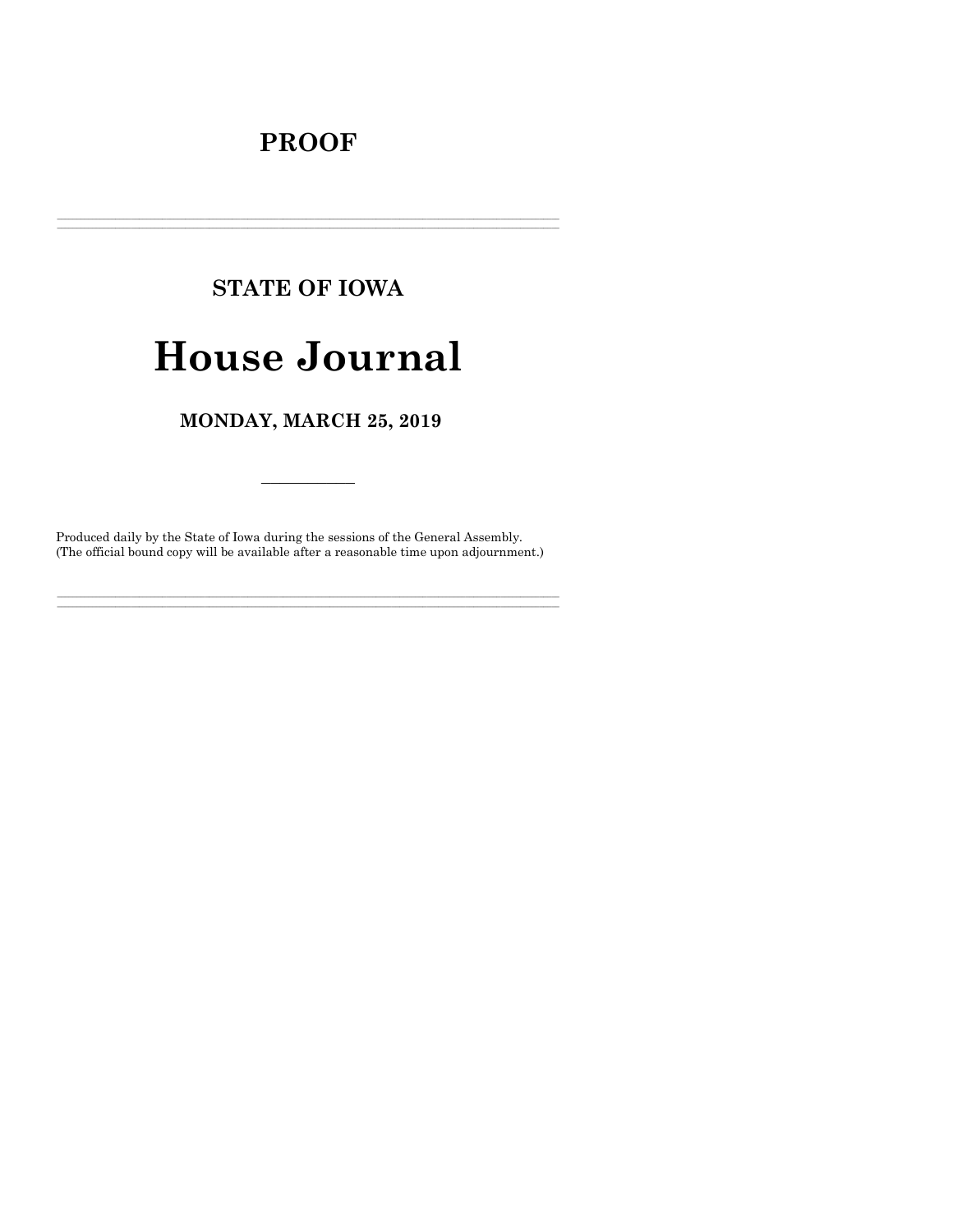### **JOURNAL OF THE HOUSE**

Seventy-first Calendar Day - Forty-fourth Session Day

Hall of the House of Representatives Des Moines, Iowa, Monday, March 25, 2019

The House met pursuant to adjournment at 1:01 p.m., Speaker Upmeyer in the chair.

Prayer was offered by Pastor Terry Simm, Sibley Presbyterian Church, Sibley. He was the guest of Wills of Dickinson.

#### PLEDGE OF ALLEGIANCE

The Pledge of Allegiance was led by McKenzie Myers and Nathan Dykstra, iJAG students from Saydel High School, Des Moines. They were the guests of Matson of Polk.

The Journal of Thursday, March 21, 2019, was approved.

#### INTRODUCTION OF BILL

**[House File 748,](https://www.legis.iowa.gov/legislation/BillBook?ga=88&ba=HF748)** by committee on Ways and Means, a bill for an act relating to sports gambling and wagering, by providing for fantasy sports contests and sports betting, providing for taxes and fees, making penalties applicable, and including implementation and effective date provisions.

Read first time and placed on the **Ways and Means calendar.**

#### SENATE MESSAGES CONSIDERED

**[Senate File 112](https://www.legis.iowa.gov/legislation/BillBook?ga=88&ba=SF112)**, by committee on Judiciary, a bill for an act relating to the requirements for certifications of trust and including applicability provisions.

Read first time and **passed on file.**

**[Senate File 435](https://www.legis.iowa.gov/legislation/BillBook?ga=88&ba=SF435)**, by committee on Transportation, a bill for an act relating to towable recreational vehicles, travel trailers, and fifth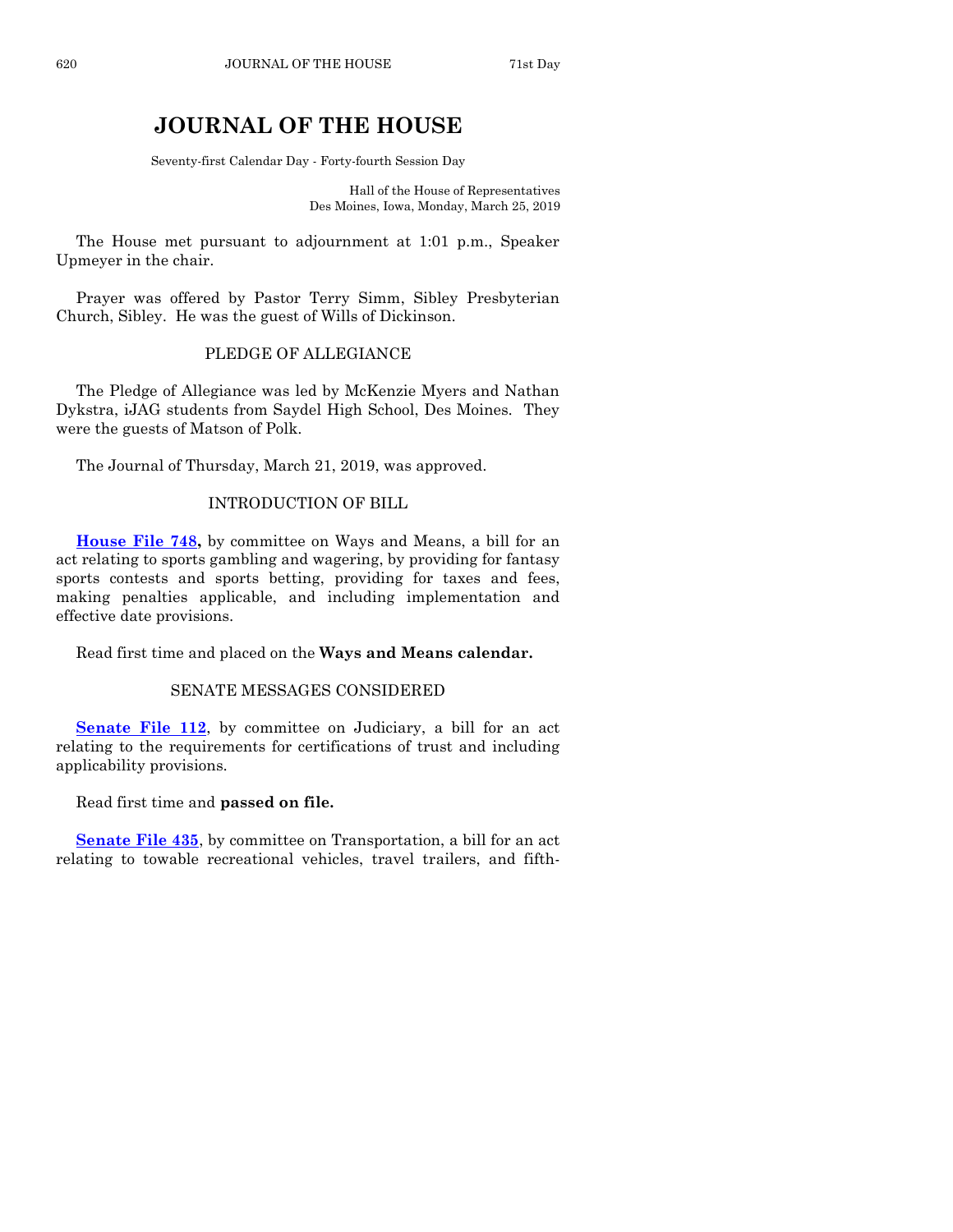wheel travel trailers, making penalties applicable, and including applicability provisions.

Read first time and referred to committee on **Transportation.**

**[Senate File 505](https://www.legis.iowa.gov/legislation/BillBook?ga=88&ba=SF505)**, by committee on Commerce, a bill for an act modifying provisions relating to the licensure of professional landscape architects.

Read first time and **passed on file.**

**[Senate File 531](https://www.legis.iowa.gov/legislation/BillBook?ga=88&ba=SF531)**, by committee on Human Resources, a bill for an act relating to pediatric congenital heart surgery including data reporting and the provision of patient education by hospitals.

Read first time and referred to committee on **Human Resources.**

**[Senate File 548](https://www.legis.iowa.gov/legislation/BillBook?ga=88&ba=SF548)**, by committee on Natural Resources and Environment, a bill for an act relating to the acquisition, donation, or sale of real property for specified purposes.

Read first time and referred to committee on **Natural Resources.**

**[Senate File 572](https://www.legis.iowa.gov/legislation/BillBook?ga=88&ba=SF572)**, by committee on State Government, a bill for an act relating to controlled substances, including amending information collection and reporting requirements under the Iowa prescription monitoring program, amending the controlled substance schedules, removing certain references to marijuana, making penalties applicable, and including effective date provisions.

Read first time and **passed on file.**

**[Senate File 576](https://www.legis.iowa.gov/legislation/BillBook?ga=88&ba=SF576)**, by committee on State Government, a bill for an act relating to the protection of certain patient information and data under the purview of the department of public health.

Read first time and referred to committee on **Human Resources.**

**[Senate File 581](https://www.legis.iowa.gov/legislation/BillBook?ga=88&ba=SF581)**, by committee on State Government, a bill for an act relating to the auditor of state and including effective date and applicability provisions.

Read first time and referred to committee on **State Government.**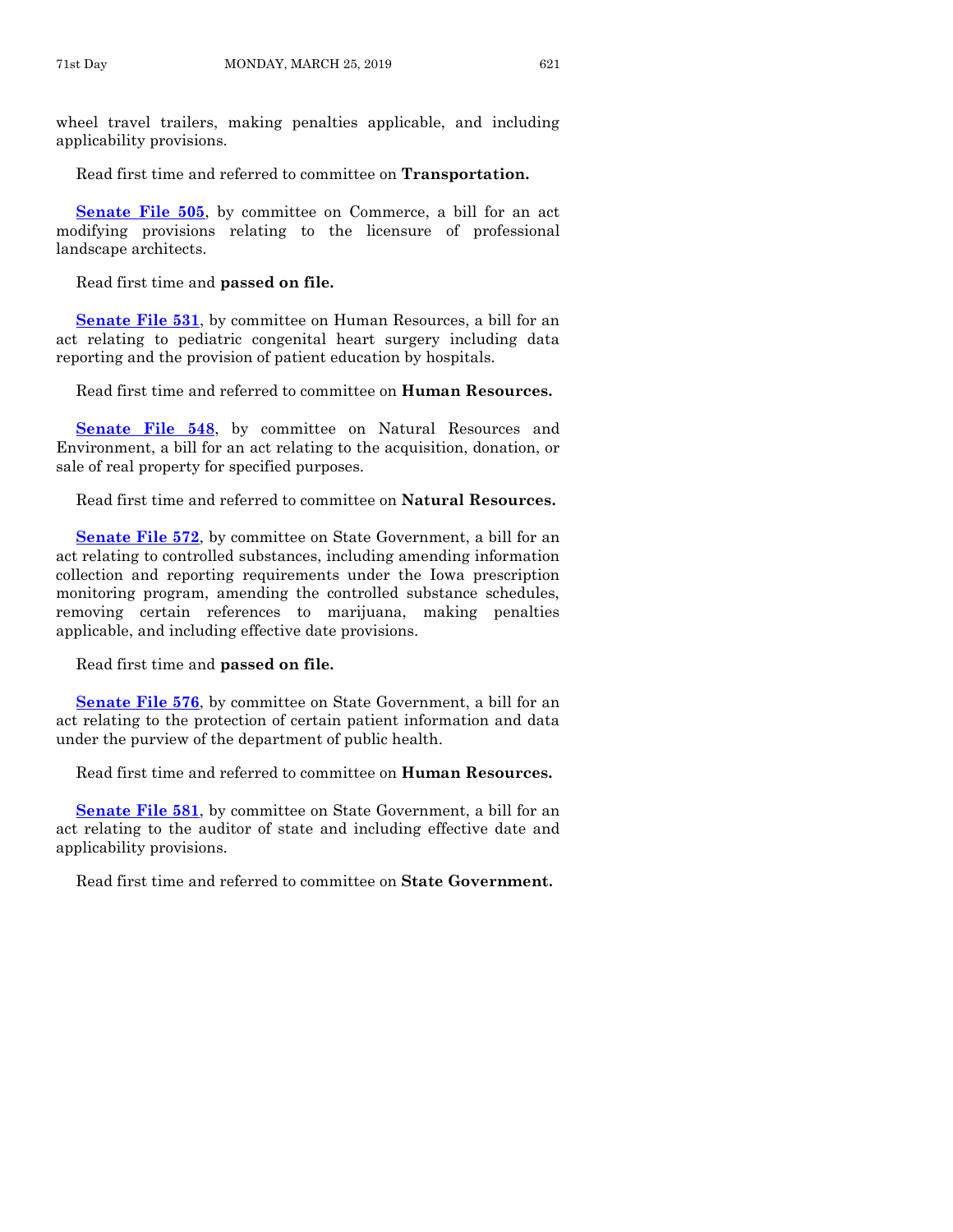#### EXPLANATION OF VOTE

On March 20, 2019, I was necessarily absent during voting in the House chamber. Had I been present, I would have voted as follows:

[House File 625](https://www.legis.iowa.gov/legislation/BillBook?ga=88&ba=HF625) – "aye" [House File 698](https://www.legis.iowa.gov/legislation/BillBook?ga=88&ba=HF698) – "aye" [House File 707](https://www.legis.iowa.gov/legislation/BillBook?ga=88&ba=HF707) – "aye" Amendment **H**-[1059](https://www.legis.iowa.gov/legislation/BillBook?ga=88&ba=H1059) [\(H.F. 716\)](https://www.legis.iowa.gov/legislation/BillBook?ga=88&ba=HF716) - "aye" [House File 716](https://www.legis.iowa.gov/legislation/BillBook?ga=88&ba=HF716) – "nay" [House File 726](https://www.legis.iowa.gov/legislation/BillBook?ga=88&ba=HF726) – "nay" [House File 735](https://www.legis.iowa.gov/legislation/BillBook?ga=88&ba=HF735) – "aye"

Also: On March 21, 2019, I was necessarily absent during voting in the House chamber. Had I been present, I would have voted as follows:

House File  $516 -$ "aye" House File  $531 -$ "nay" [House File](https://www.legis.iowa.gov/legislation/BillBook?ga=88&ba=HF590) 590 – "aye" [House File 591](https://www.legis.iowa.gov/legislation/BillBook?ga=88&ba=HF591) – "aye" [House File 610](https://www.legis.iowa.gov/legislation/BillBook?ga=88&ba=HF610) – "aye" [House File 634](https://www.legis.iowa.gov/legislation/BillBook?ga=88&ba=HF634) – "aye" [House File 685](https://www.legis.iowa.gov/legislation/BillBook?ga=88&ba=HF685) – "aye" Amendment  $H-1069$  $H-1069$  [\(H.F. 690\)](https://www.legis.iowa.gov/legislation/BillBook?ga=88&ba=HF690) – suspend the rules – "aye" [House File 690](https://www.legis.iowa.gov/legislation/BillBook?ga=88&ba=HF690) – "nay" [House File 691](https://www.legis.iowa.gov/legislation/BillBook?ga=88&ba=HF691) – "aye" [House File 694](https://www.legis.iowa.gov/legislation/BillBook?ga=88&ba=HF694) – "aye"

Oldson of Polk

#### BILL ENROLLED, SIGNED AND SENT TO GOVERNOR

The Chief Clerk of the House submitted the following report:

Madam Speaker: The Chief Clerk of the House respectfully reports that the following bill has been examined and found correctly enrolled, signed by the Speaker of the House and the President of the Senate, and presented to the Governor for approval on this 25th day of March, 2019: [House File 487.](https://www.legis.iowa.gov/legislation/BillBook?ga=88&ba=HF487)

> CARMINE BOAL Chief Clerk of the House

#### BILLS SIGNED BY THE GOVERNOR

A communication was received from the Governor announcing that on March 22, 2019, the following bill was approved and transmitted to the Secretary of State:

**[House File 288,](https://www.legis.iowa.gov/legislation/BillBook?ga=88&ba=HF288)** an Act relating to military and veterans benefits.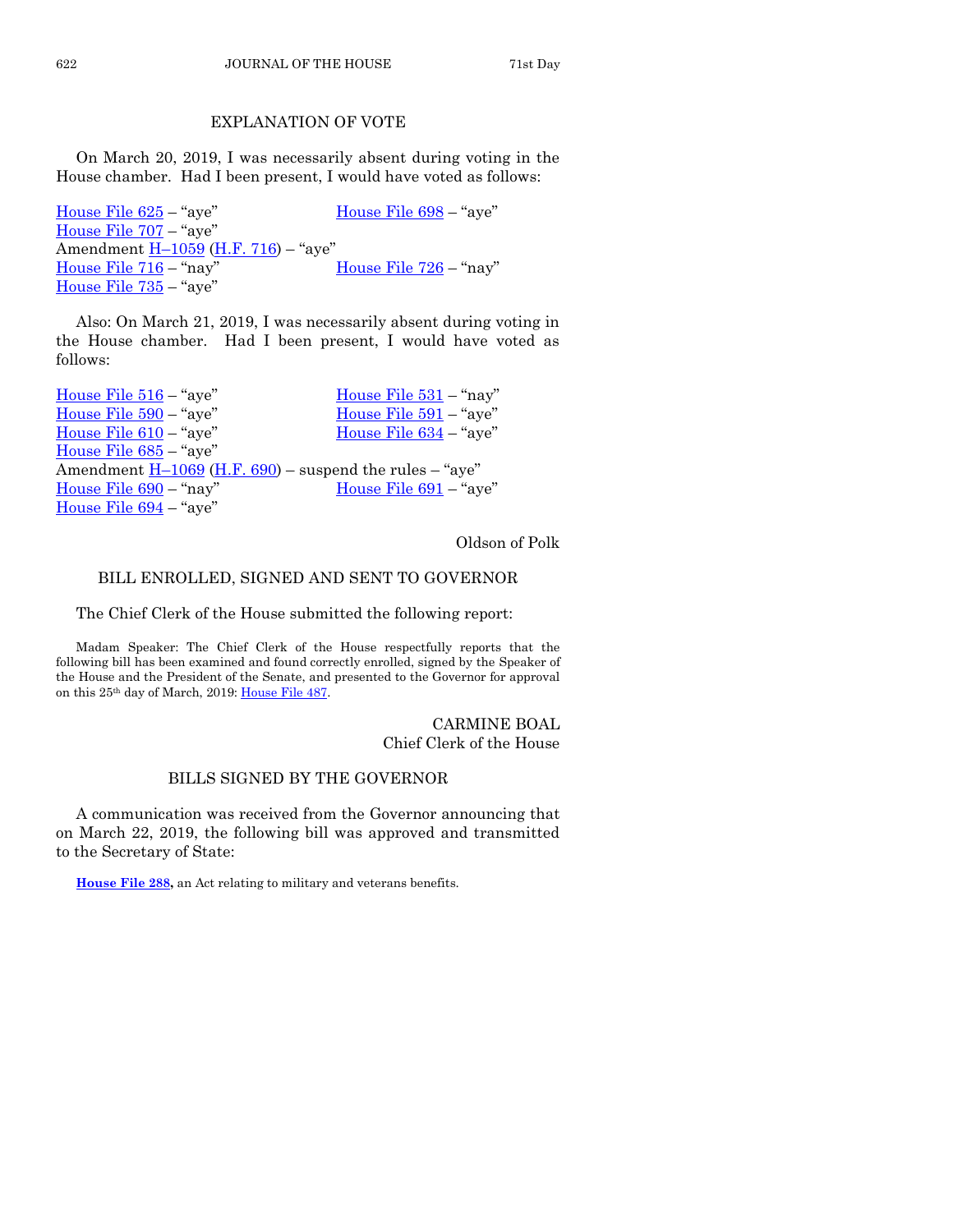Also: on March 25, 2019, the following bill was approved and transmitted to the Secretary of State:

**[House File 487,](https://www.legis.iowa.gov/legislation/BillBook?ga=88&ba=HF487)** an Act related to installations of certain wireless telecommunications infrastructure in the state, and including effective date provisions.

#### PETITION FILED

The following petition was received and placed on file:

By Jones of Clay, received from 23 barbers and future barbers, "to protest the MERGING of barbers and cosmetology [\(SF 582](https://www.legis.iowa.gov/legislation/BillBook?ga=88&ba=SF582) and [HF 595](https://www.legis.iowa.gov/legislation/BillBook?ga=88&ba=HF595).)"

#### HOUSE STUDY BILL COMMITTEE ASSIGNMENTS

#### **[H.S.B. 248](https://www.legis.iowa.gov/legislation/BillBook?ga=88&ba=HSB248) Appropriations**

Relating to the funding of, the operation of, and appropriation of moneys to the college student aid commission, the department for the blind, the department of education, and the state board of regents, providing for related matters, and including effective date provisions.

#### **[H.S.B. 249](https://www.legis.iowa.gov/legislation/BillBook?ga=88&ba=HSB249) Appropriations**

Relating to and making appropriations and related statutory changes involving certain state departments, agencies, funds, and certain other entities, providing for regulatory authority, and other properly related matters.

#### SUBCOMMITTEE ASSIGNMENTS

#### **[Senate File 567](https://www.legis.iowa.gov/legislation/BillBook?ga=88&ba=SF567)**

State Government: Hinson, Chair; Bossman and Derry.

**[Senate File 581](https://www.legis.iowa.gov/legislation/BillBook?ga=88&ba=SF581)**

State Government: Bergan, Chair; Konfrst and Thompson.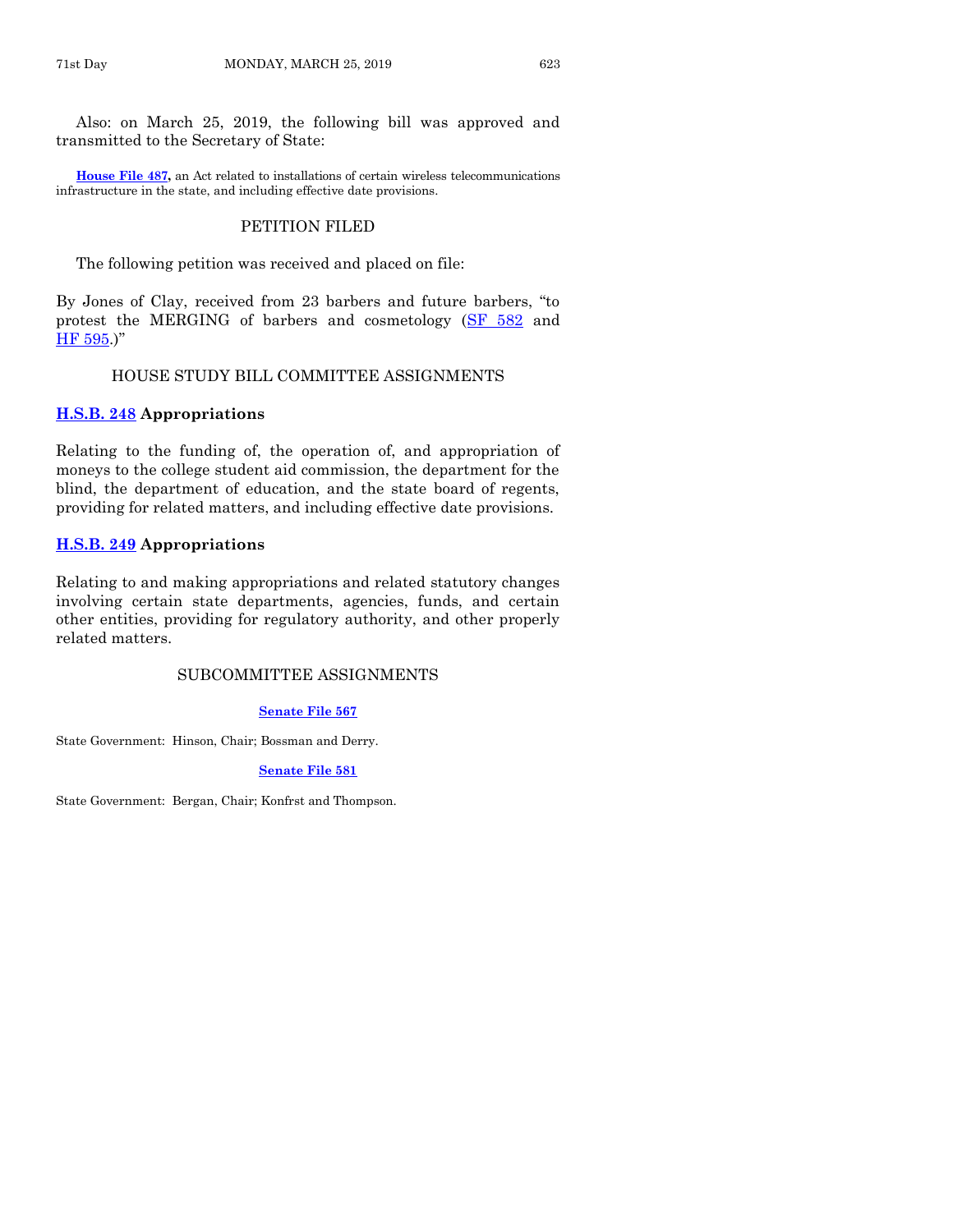#### COMMITTEE RECOMMENDATIONS

MADAM SPEAKER: The Chief Clerk of the House respectfully reports that the following committee recommendations have been received and are on file in the office of the Chief Clerk:

#### CARMINE BOAL Chief Clerk of the House

#### COMMITTEE ON EDUCATION

**[Senate File 316,](https://www.legis.iowa.gov/legislation/BillBook?ga=88&ba=SF316)** a bill for an act requesting the establishment of a special education interim study committee.

Fiscal Note: **No**

Recommendation: **Do Pass** March 20, 2019.

#### COMMITTEE ON JUDICIARY

**[Senate File 457,](https://www.legis.iowa.gov/legislation/BillBook?ga=88&ba=SF457)** a bill for an act relating to surcharges added to criminal penalties, court funds, civil fees, misdemeanor and felony fines, and fines associated with scheduled violations.

Fiscal Note: **No**

Recommendation: **Do Pass** March 20, 2019.

#### COMMITTEE ON WAYS AND MEANS

Committee Bill (Formerly [House File 529\)](https://www.legis.iowa.gov/legislation/BillBook?ga=88&ba=HF529), relating to the assessment of fees when a public defender or designee requests copies of certain documents.

Fiscal Note: **No**

Recommendation: **Amend and Do Pass** March 25, 2019.

**Committee Bill** (Formerly [House File 603\)](https://www.legis.iowa.gov/legislation/BillBook?ga=88&ba=HF603), relating to snowmobile user permits and registration fees.

Fiscal Note: **No**

Recommendation: **Do Pass** March 25, 2019.

**Committee Bill** (Formerly [House File 640\)](https://www.legis.iowa.gov/legislation/BillBook?ga=88&ba=HF640), relating to the powers and duties of the department of agriculture and land stewardship, by changing the name of the weather bureau, modifying reporting requirements regarding agricultural liming material, modifying provisions applicable to demonstration projects involving alternative fuels, transferring certain Code sections, providing for the use of certain appropriated